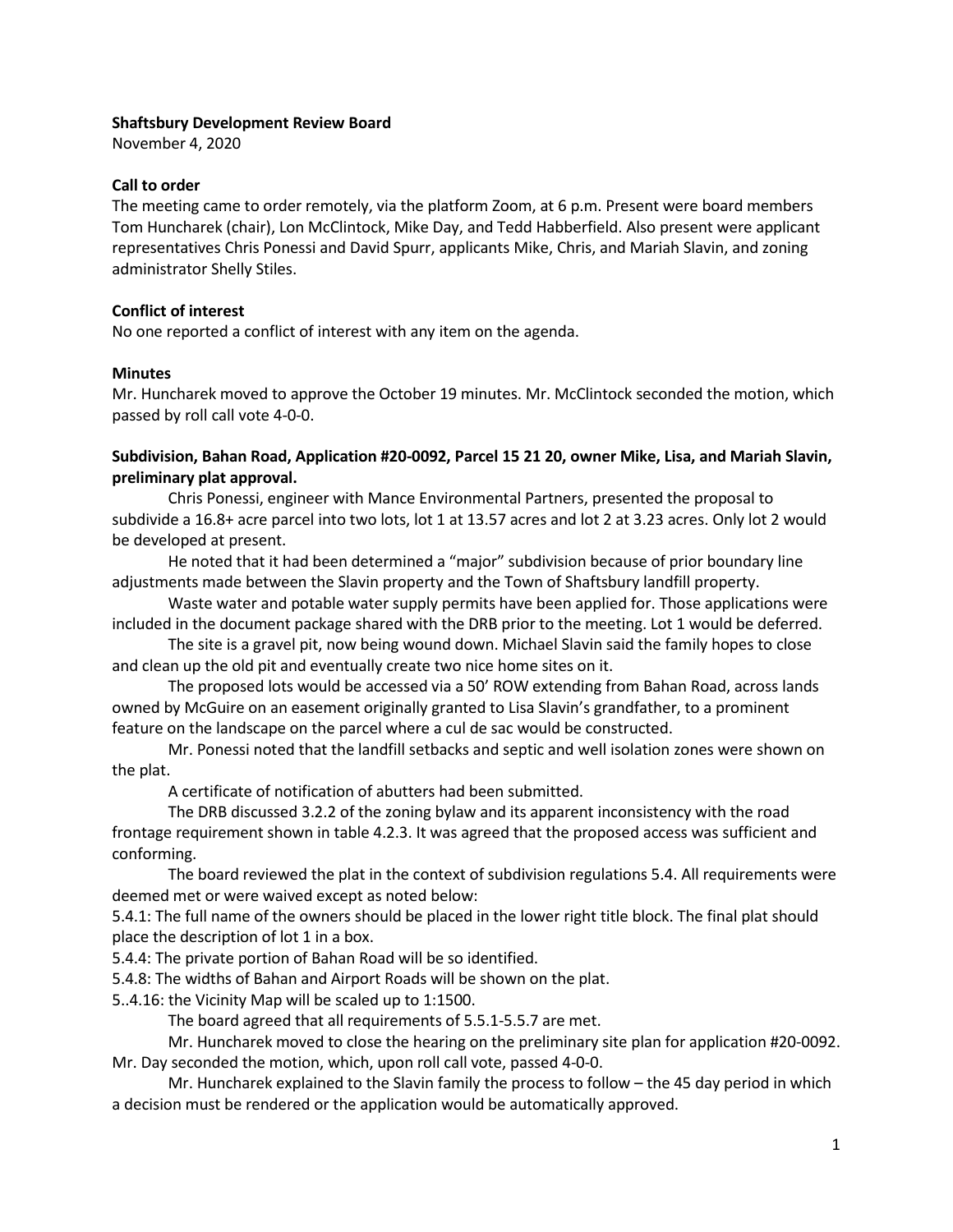Mr. Ponessi asked that, if the preliminary plat is approved, the final plat hearing be scheduled as soon as warning requirements allow.

### Boundary Line Adjustment, Daniels Road, Application #20-0093, Parcels 14 20 53 and 14 20 54, owners Andrew and Patricia Mattison, preliminary and final plat approval.

David Spurr of Blaze Designs presented a proposal to change the acreage of parcel 14 20 53 from 2.7 acres to 3.2 acres, and to change the acreage of parcel 14 20 54 from 1.5 acres to 1.0 acres.

The DRB reviewed the plat to understand what was being proposed.

Mr. Spurr noted that a maintenance easement would be crafted for the well at present located on parcel 14 20 54 but in future to be located on parcel 14 20 53.

The board reviewed the plat in the context of subdivision regulations section 5.4. All requirements were deemed met or were waived except as noted below:

5.4.4: The culvert on the driveway and the ditch along the property should be illustrated. The woods and wet area into which the ditch empties should be depicted.

5.4.6: See 5.4.4. above.

5.4.10: Contour lines should be depicted in such a way as not to clutter the plat.

5.4.11: The well symbol should be made darker or larger or otherwise easier to see.

5.4.12: The approximate location of the septic field should be shown on parcel 14 20 53.

5.4.16: The location map needs a scale.

5:4.17: Both magnetic and true north should be illustrated.

Additionally, it was requested that a graphic box should be put around each parcel number and that landowners should be identified for each parcel.

Mr. Huncharek moved to close the hearing on application 20-0093. Mr. Habberfield seconded the motion, which, upon roll call vote, passed 4-0-0.

Mr. Huncharek described to Mr. Spurr the ensuing process – the 45 day period in which a decision must be rendered or the application would be automatically approved

### Act 179 and its relationship to the Shaftsbury short term rental bylaw provisions

The discussion was tabled until the next meeting.

## Private deliberative session application #20-0092, subdivision, Bahan Road, owners Slavin, preliminary plat approval

Mr. Huncharek moved to enter private deliberative session on application 20-0092. Mr. McClintock seconded the motion, which, upon roll call vote, passed 4-0-0. Mr. Huncharek moved to leave private deliberative session on the above referenced application. Mr. Day seconded the motion, which, upon roll call vote, passed 4-0-0.

### Preliminary plat approval, application #20-0092, subdivision, Bahan Road, owners Slavin

Mr. Huncharek moved to approve the above referenced plat with conditions as captured in the minutes, to wit:

- The full name of the owners should be placed in the lower right title block.
- The final plat should place the description of lot 1 in a box.
- The private portion of Bahan Road will be so identified.
- The widths of Bahan and Airport Roads will be shown on the plat.
- The Vicinity Map will be scaled up to 1:1500. Mr. McClintock seconded the motion, which, upon roll call vote, passed 5-0-0.